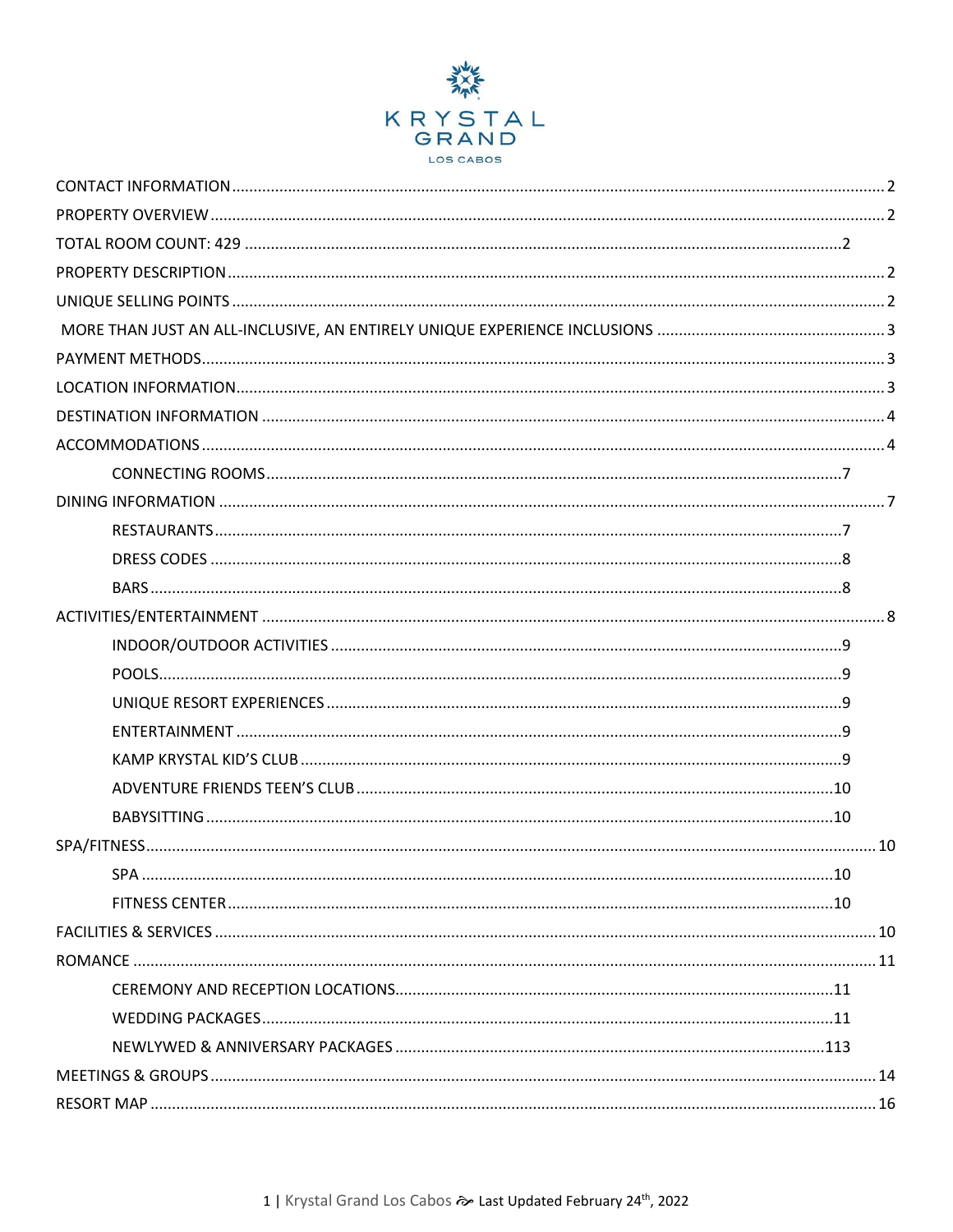# CONTACT INFORMATION

DIRECTOR OF SALES Rafael Sanchez Navarro P. [rsanchezn@krystal-hotels.com](mailto:rsanchezn@krystal-hotels.com)

TOUR & TRAVEL SALES MANAGER Susana De La Garza [ventas.kglc@krystal-hotels.com](mailto:ventas.kglc@krystal-hotels.com)

### ADDRESS

Carretera Transpeninsular Km 29 San Jose del Cabo, BCS Mexico CP 23400 Phone: 52.624.163.4750

## <span id="page-1-0"></span>PROPERTY OVERVIEW

Located on a stunning beachfront on the sublime Sea of Cortez and a short five-minute drive from the Cultural & Arts District of San José del Cabo, Krystal Grand Los Cabos offers *More than All Inclusive, a Complete Experience* for friends, families, and couples. Seven dining options offer enticing dishes from a variety of cuisines including; Asian, Mexican, and Italian while five bars and lounges pour delightful cocktails and spirits. The unique adults-only Sky Lounge offers unbelievable views of the Sea of Cortez, perfect for enjoying a cocktail and watching the sunset. Four pristine swimming pools offer dedicated family-friendly and adults-only options that cater to the needs of every traveler.

#### <span id="page-1-1"></span>TOTAL ROOM COUNT: 429

## <span id="page-1-2"></span>PROPERTY DESCRIPTION

Located on a stunning beachfront on the sublime Sea of Cortez and a short five-minute drive from the Cultural & Arts District of San José del Cabo, Krystal Grand Los Cabos offers *More than All Inclusive, a Complete Experience* where the desert meets the sea. Only 15 minutes from San José del Cabo International Airport, friends, families, and couples can escape the everyday in the destination of Los Cabos. 429 guest rooms and suites feature comfortable amenities with classic and contemporary décor. Oceanfront swim out suites are available for guests looking for the opportunity to step into a pool right from their terrace. The Altitude Club room comes with extra perks including oceanfront rooms, upgraded amenities, bathrobes and slippers, private check-in and checkout, and so much more.

The *More Than All Inclusive, a Complete Experiences* programat Krystal Grand Los Cabos includes everything a guest could need. Our dining experience offers seven enticing dining options including Asian, Mexican, and Italian cuisine. Five bars and lounges pour limitless cocktails and spirits in a variety of settings including a rooftop bar for Altitude Club guests and a swim-up bar.

Activities for every age abound including karaoke, and movie nights. Three sparkling swimming pools, including one with a swim-up bar, offer a refreshing oasis. Kids can enjoy a water playground with three water slides and a shallow pool, plus they have their own space at Kamp Krystal Kid's Club offering kid-friendly fun in a supervised setting. Teens find their own space at the Adventure Friends Teen's Club featuring ping pong, board games, air hockey, videogames and more! The grandeur vacation experience awaits at Krystal Grand Los Cabos.

## <span id="page-1-3"></span>UNIQUE SELLING POINTS

- Ideal location just 15 minutes from the San José del Cabo International Airport and five minutes from downtown
- 7 minutes away from San Jose Del Cabo Historical, Artistic and Cultural Down Town
- Two miles away from Los Cabos Convention Center
- Surrounded by four golf courses in a range from 5 to 15 minutes away, offering discounted rates for guests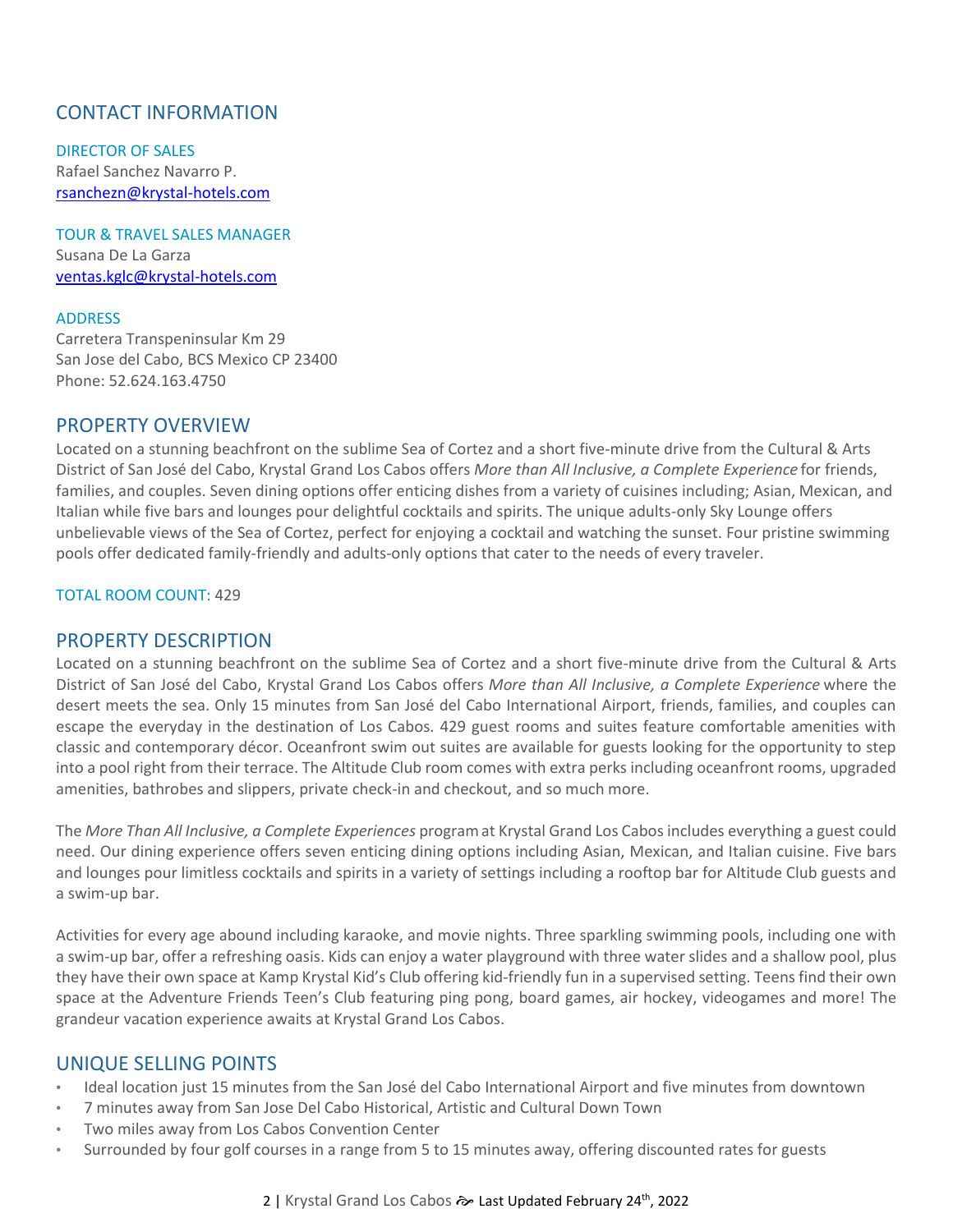- Exclusive Altitude Club tower with 68 oceanfront suites
- Eight unique and private oceanfront swim out suites
- Sky Lounge, located on the rooftop of the 7<sup>th</sup> floor of the Altitude Club tower, offers spectacular views of the Sea of Cortez in an adults-only setting
- Over 11,000 ft.<sup>2</sup> in meeting space with a Grand Ballroom that can break into six meeting rooms with a total capacity of 1,000 people in a theater setup or 600 people in a banquet-style setup
- More than 31,000 ft.<sup>2</sup> in outdoor venue space for private events with seven locations from which to choose
- 590 ft. of stunning beach for private events
- Four pristine swimming pools including two family pools, an adults-only pool, and a wading pool for kids catering to the needs of every traveler
- All Restaurants with stunning views to the Sea of Cortes.

# MORE THAN JUST AN ALL INCLUSIVE, AN ENTIRELY UNIQUE EXPERIENCE INCLUSIONS

- Limitless access to a delicious buffet and à la carte dining options. Reservations required for specialty restaurants
- Limitless international and domestic liquors and non-alcoholic beverages
- Limitless fruit juices, soft drinks, and snacks
- Menus, snacks and non-alcoholic cocktails for kids
- Culturally themed daytime activities and locally inspired nightly entertainment
- Daily spirited land and water (1) activities for all ages
- Fully equipped fitness center
- Kamp Krystal for Kids ages 3 to 12 with supervised daily activity programs
- Adventure Friends for Teens (minimum age 10 yrs. Old. Kids from 10-12 years old must be accompanied by an adult)
- 24-hour room service (Delivery fee apply)
- Deli  $6:00$  a.m.  $-11:00$  p.m. (house coffee and snacks)
- Daily maid service
- Concierge service from 7 am to 11 pm
- Branded amenities in rooms
- Minibar in the room stocked daily with water, soft drinks and beer
- Attentive Pool and Beach waiter service
- Complimentary Wi-Fi
- All taxes and gratuities

## <span id="page-2-0"></span>PAYMENT METHODS

- Credit cards accepted: AMEX, Visa, and MasterCard
- Currency exchange is located at the Front Desk
- ATM is available onsite\*

*\*Additional fees may apply.*

# <span id="page-2-1"></span>LOCATION INFORMATION

Conveniently located in San Jose del Cabo just 15 minutes from the international airport, five minutes from downtown, and 25 minutes from Cabo San Lucas.

| <b>Month</b> | 9F    | 2C    |  |  |
|--------------|-------|-------|--|--|
| January      | 74/54 | 23/12 |  |  |
| February     | 77/55 | 25/13 |  |  |
| March        | 81/56 | 31/15 |  |  |
| April        | 87/58 | 31/5  |  |  |
| May          | 89/61 | 32/16 |  |  |
| June         | 94/66 | 34/19 |  |  |
| July         | 96/73 | 36/23 |  |  |
| August       | 95/75 | 35/24 |  |  |

## *Average Temperatures*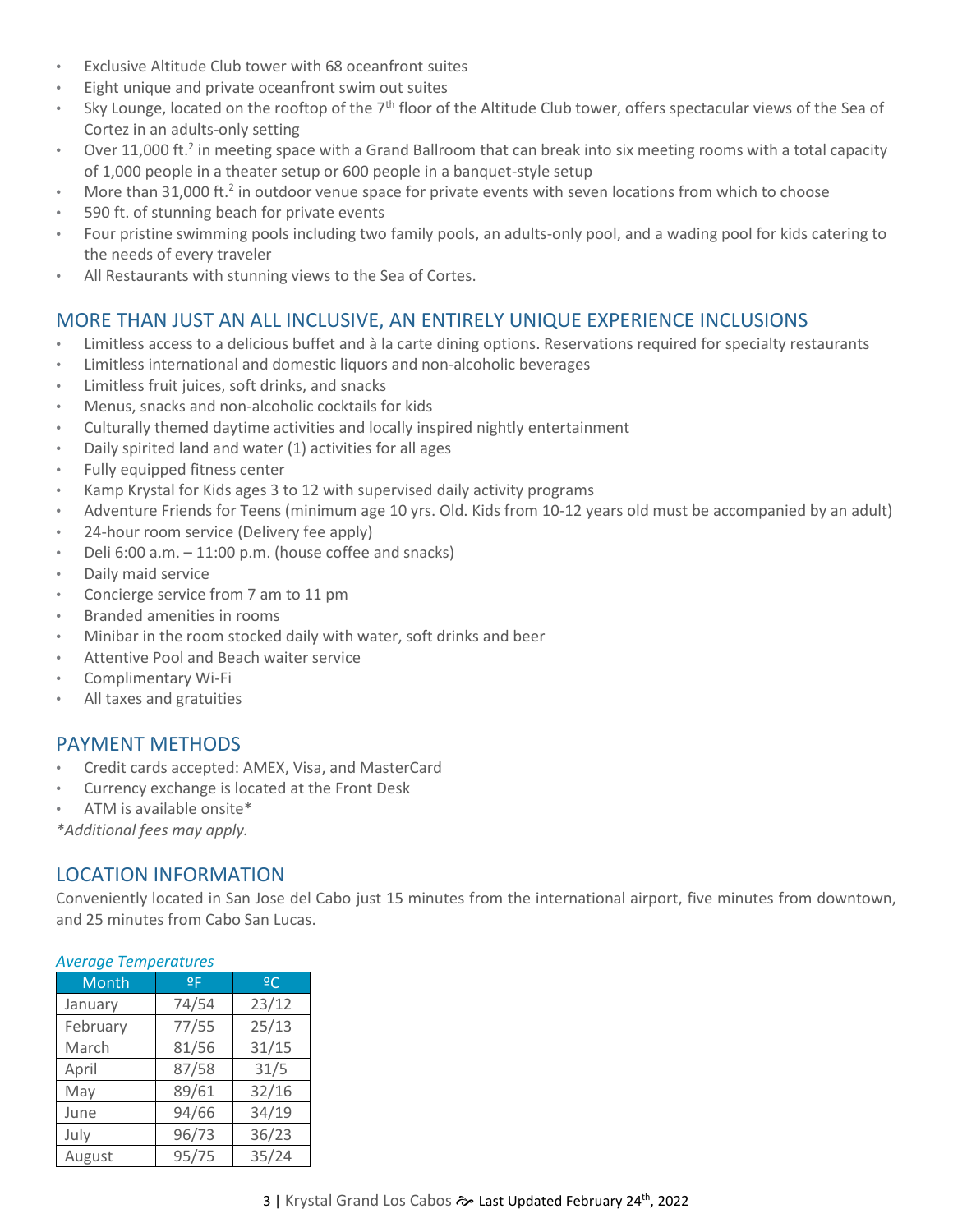| September | 94/75 | 34/24 |
|-----------|-------|-------|
| October   | 90/68 | 32/20 |
| November  | 83/63 | 28/17 |
| December  | 77/58 | 25/15 |

## <span id="page-3-0"></span>DESTINATION INFORMATION

Los Cabos is one of the main tourist destinations in Mexico, located in Baja California Sur, and named by Jacques Cousteau as the "The World Aquarium". Los Cabos Municipality is divided in two main zones, San José del Cabo which is the historical and romantic area, and Cabo San Lucas where the vibrant nightlife takes place. Cabo offers an incredible variety of activities for any type of tourist interest, cultural, historical, ecological, culinary, adventure, business, sport, luxury, romantic, etc.

## *Local Points of Interest:*

- *Marina Puerto Los Cabos* The Marina at Puerto Los Cabos is the Gateway to the Sea of Cortez and the world's finest sport fishing grounds.
- *El Arco*  One of Mexico's most famous natural wonders. This distinctive rock formation is located at the southern tip of Cabo San Lucas.
- *Championship Golf Courses*  Nearby championship golf courses challenge you on courses designed by world-famous golfers including Jack Nicklaus, Roy Dye, Tom Weiskopf, and Robert Trent Jones Jr. Courses include: Cabo Real Golf Course, Club Campestre San Jose, Puerto Los Cabos, Cabo del Sol, Cabo San Lucas Country Club, and Palmilla Golf Course.
- *World Class Sport Fishing*  Located in the Sea of Cortez and Pacific Ocean, Los Cabos provide some of the best charters in the world for sport fishing.
- *Whale Watching*  Whale watching season in Los Cabos is between the end of December through March.
- *San José del Cabo*  A colonial and historically rich city located at the southern tip of the Baja California Peninsula. This city is a charming and picturesque mission town with a distinct  $18<sup>th</sup>$  century atmosphere.
- *Cabo Pulmo* Cabo Pulmo is a national marine park on the East Cape; it's home of the oldest of only three coral reefs on the west coast of North America, known for its spectacular diving.
- *Todos Santos*  Located 46 miles north of Cabo San Lucas, this colonial town is known for its cultural history and proximity to the beach and surf.
- *La Paz* Located 97 miles northeast Cabo San Lucas, the state capital of Baja California Sur, combines the colonial city charm and unique seasonal experiences like swimming with sea lions and impressive whale sharks.

# <span id="page-3-1"></span>ACCOMMODATIONS

429 rooms and suites are located in four towers. All rooms and suites are non-smoking.

| <b>Room Category Name</b>   | <b>View</b> | <b>Dimensions</b>                          | <b>Bedding</b>            | <b>Max</b><br>Occupancy | <b>Max</b><br><b>Adults</b> | <b>Total Quantity</b> |
|-----------------------------|-------------|--------------------------------------------|---------------------------|-------------------------|-----------------------------|-----------------------|
| Deluxe Room                 | Resort      | 366 ft <sup>2</sup> /<br>$34 \text{ m}^2$  | $1$ king $+1$<br>sofa bed | $\overline{4}$          | 3                           | 43                    |
|                             |             |                                            | 2 doubles +<br>1 sofa bed | $\overline{4}$          | 3                           | 8                     |
| One Bedroom Suite           | Resort      | 678 ft <sup>2</sup> /63<br>m <sup>2</sup>  | $1$ king + 1<br>sofa bed  | 4                       | 3                           | 51                    |
| Deluxe Palmilla Garden View | Garden      | 366 ft <sup>2</sup> / 34<br>m <sup>2</sup> | 1 king                    | 2                       | $\overline{2}$              | 21                    |
|                             |             |                                            | 2 doubles                 | 4                       | 3                           | 5                     |
| Suite Palmilla Ocean View   | Ocean       |                                            | 1 king                    | $\overline{2}$          | $\overline{2}$              | 30                    |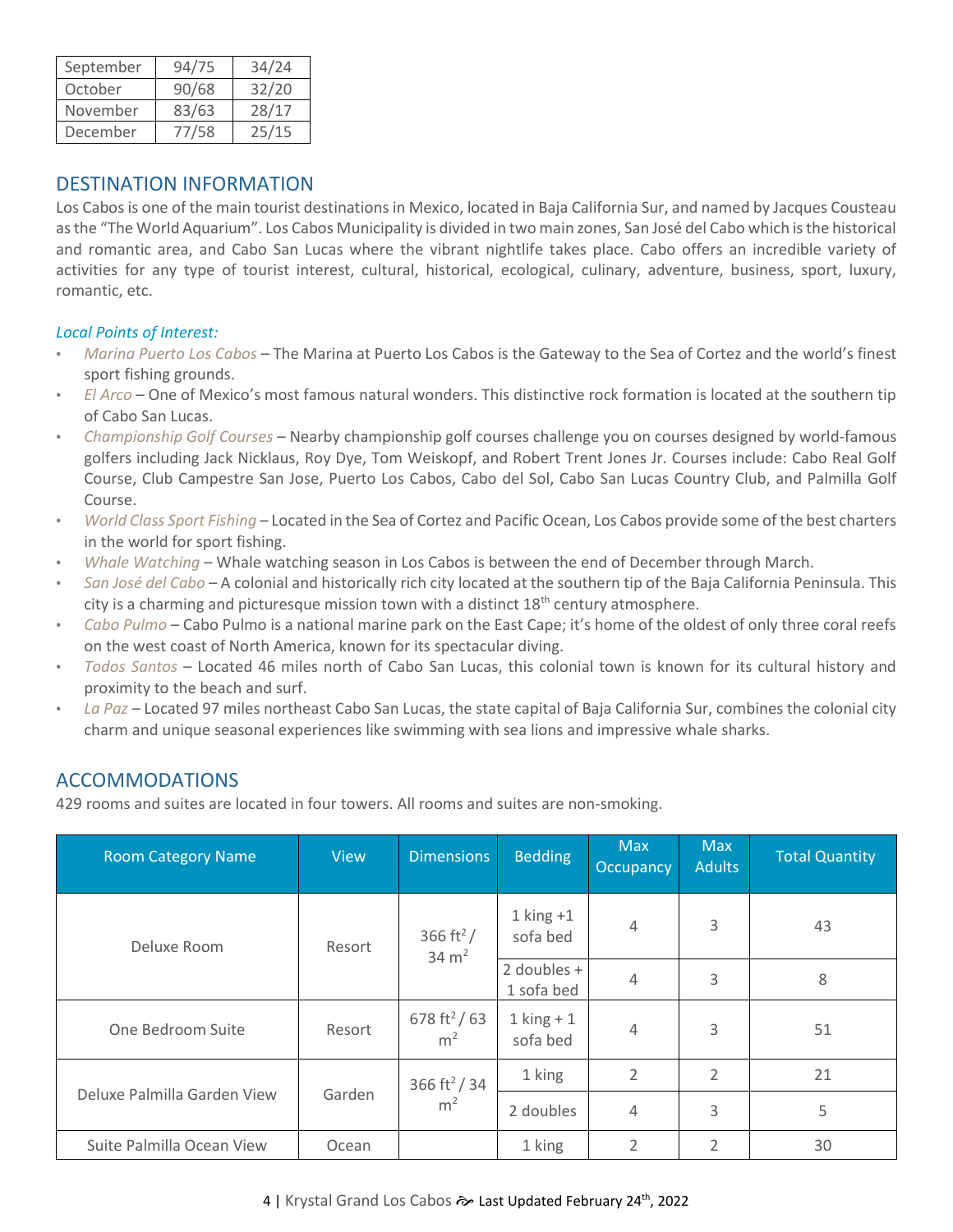|                                               |            | 549 ft <sup>2</sup> / 51<br>m <sup>2</sup>   | 2 doubles                | 4              | 3              | 16             |
|-----------------------------------------------|------------|----------------------------------------------|--------------------------|----------------|----------------|----------------|
|                                               | Ocean      | 506 ft <sup>2</sup> / 47<br>m <sup>2</sup>   | $1$ king $+$<br>sofa bed | 4              | 3              | 56             |
| Junior Suite Ocean View                       |            |                                              | 2 doubles +<br>sofa bed  | 4              | 3              | 108            |
| Junior Suite Swim Out Garden<br>View          | Garden     | 570 ft <sup>2</sup> / 53<br>m <sup>2</sup>   | $1$ king $+$<br>sofa bed | 3              | 3              | 18             |
|                                               | Oceanfront | 484 ft <sup>2</sup> / 45<br>m <sup>2</sup>   | $1$ king $+$<br>sofa bed | $\overline{4}$ | 3              | 30             |
| Altitude Junior Suite Ocean Front             |            |                                              | 2 doubles +<br>sofa bed  | $\overline{4}$ | 3              | 30             |
| Altitude Junior Suite Swim Out<br>Ocean Front | Oceanfront | 753 ft <sup>2</sup> / 70<br>m <sup>2</sup>   | $1$ king $+$<br>sofa bed | 3              | $\overline{3}$ | $\overline{4}$ |
|                                               |            |                                              | 2 doubles +<br>sofa bed  | 3              | 3              | $\overline{4}$ |
| Altitude Governor Suite Ocean<br>View         | Ocean      | 538 ft <sup>2</sup> /50<br>m <sup>2</sup>    | 1 king bed<br>+ sofa bed | 4              | 3              | $\overline{4}$ |
| Altitude Presidential Suite Ocean<br>View     | Ocean      | 1,259 ft <sup>2</sup> /<br>$117 \text{ m}^2$ | 1 king bed               | $\overline{2}$ | $\overline{2}$ | 1              |
| <b>TOTAL ROOM COUNT</b>                       |            |                                              |                          |                |                | 429            |

*\*The Junior Suite Swim Out Garden View and Altitude Junior Suite Swim Out Ocean Front room categories do not accept children 0 – 12 years old.* 

## *All rooms offer the following amenities and inclusions:*

- One king or two double beds
- Fully-stocked mini-bar upon arrival refreshed daily
- WiFi Complimentary
- Satellite TV
- Hair dryer
- Makeup mirror
- In-room bath amenities including shampoo, conditioner, bath soap/gel, and lotion
- Safe deposit box
- In-room coffee machine
- Air conditioning
- Iron & Ironing board
- Baby cots\*\*
- Smoke detector
- **Sprinklers**
- **Shower**
- Dining table

*\*\*Subject to availability and request.*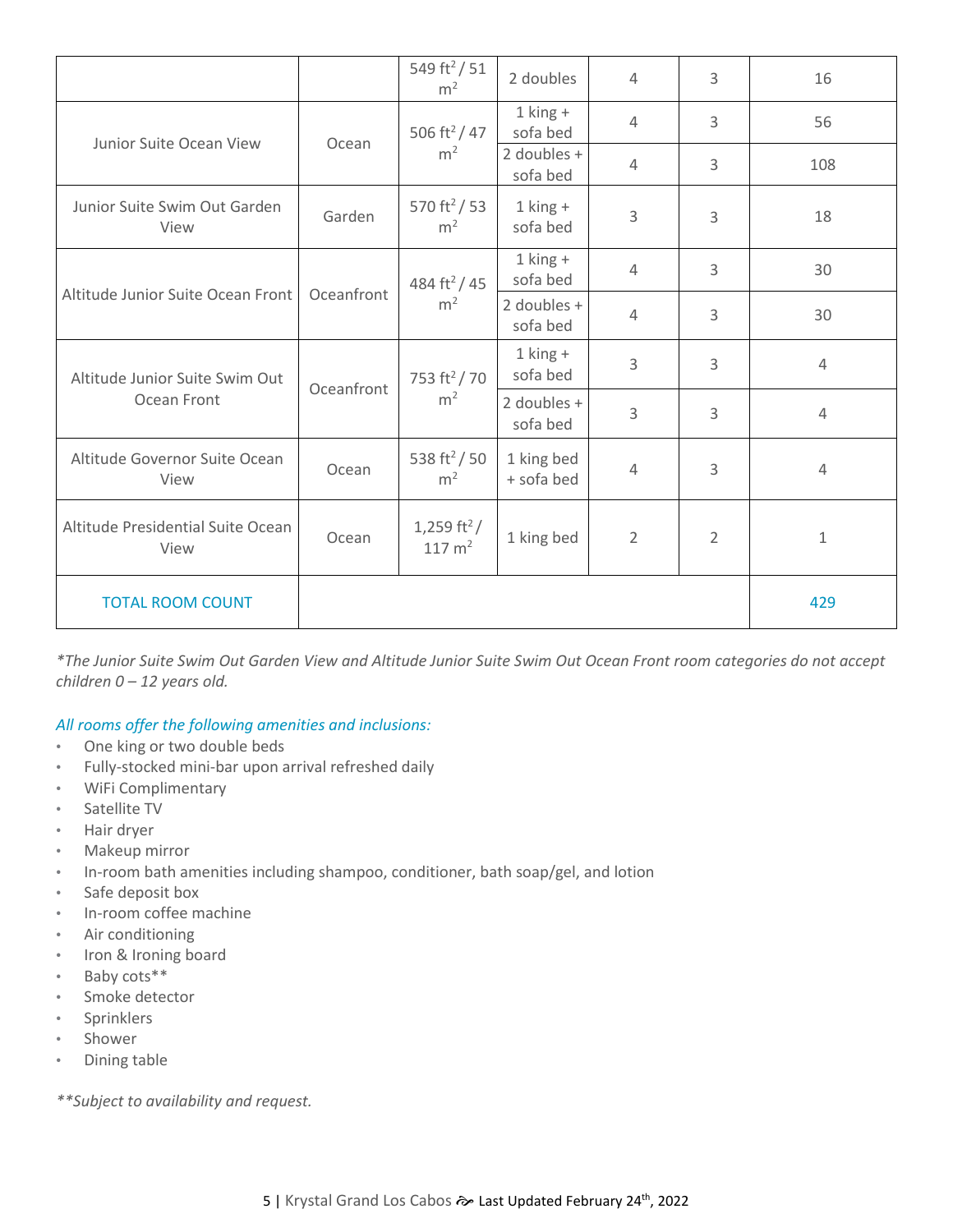#### ROOM CATEGORY DESCRIPTIONS

#### Deluxe Rooms

Located in the Residence Tower, nearby to the Spa & restaurants area, it is a building separated by a semi-private residential street on the same premises; Featuring a Resort View and the following amenities: A/C, one king or two double beds, sitting area with a sofa bed within the same room, dining table, satellite TV, full marble bathroom, bath amenities, hair dryer, makeup mirror, safe deposit box, coffee machine, mini-bar refreshed daily, iron and ironing board & complementary Wi-Fi.

#### One Bedroom Suite

Located in our Residence Tower, nearby to the Spa & restaurants area, it is a building separated by a semi-private residential street on the same premises; Featuring a Resort View and the following amenities: A/C, King Size Bed, a completely separated spacious living room area with a coffee table and a sofa bed, dining table and granite counter, satellite TV, full marble bathroom, bath amenities, hair dryer, makeup mirror, safe deposit box, coffee machine, mini-bar refreshed daily, iron and ironing board & complementary Wi-Fi.

#### Deluxe Palmilla Garden View

Located in Palmilla Tower. In addition to the above amenities, the Deluxe Palmilla Rooms offer classic décor and superior amenities including a king size bed or two double beds. These rooms offer garden views.

#### Suite Palmilla Ocean View

Located in Palmilla Tower featuring classic décor. In addition to the above amenities, the Suites Palmilla also offers a king bed or two double beds, dining area and satellite TVs. These suites offer ocean views.

#### Junior Suite Ocean View

Located in the main area. In addition to the above amenities, the Junior Suites Ocean View offers superior amenities including a king size or two double beds and a separate sitting area with a sofa bed in a spacious large room. This category offers ocean views.

### Junior Suite Swim Out Garden View

Located in the main area. In addition to the above amenities, the Junior Suites Swim Out Garden View offers superior amenities including a king-size bed and a separate sitting area with a sofa bed in a large, spacious room. This category offers garden views and direct access to a pool. They are located on the first floor.

#### ALTITUDE CLUB

- Private check-in and check-out
- Access to the private Altitude Club lounge
- Gastronomic presentations
- Upgraded amenities
- Use of bathrobes and slippers
- Night turn down service
- Mini bar: beers, soft drinks, water and dry snacks (stocked once a day)
- Exclusive access to the adults-only Sky Lounge

#### Altitude Junior Suite Ocean Front

These luxurious oceanfront suites are located in the Altitude Tower. They feature a 50" TV, lighted vanity mirror, sofa, dining table, and private terrace with oceanfront views.

#### Altitude Junior Suite Swim Out Ocean Front

These luxurious oceanfront suites are located in the Altitude Tower. They feature a 50" TV, lighted vanity mirror, sofa, dining table, and private terrace with oceanfront views. Suites are located on the first floor and offer private swimming pool accessible from the terrace and stunning oceanfront views.

## 6 | Krystal Grand Los Cabos � Last Updated February 24<sup>th</sup>, 2022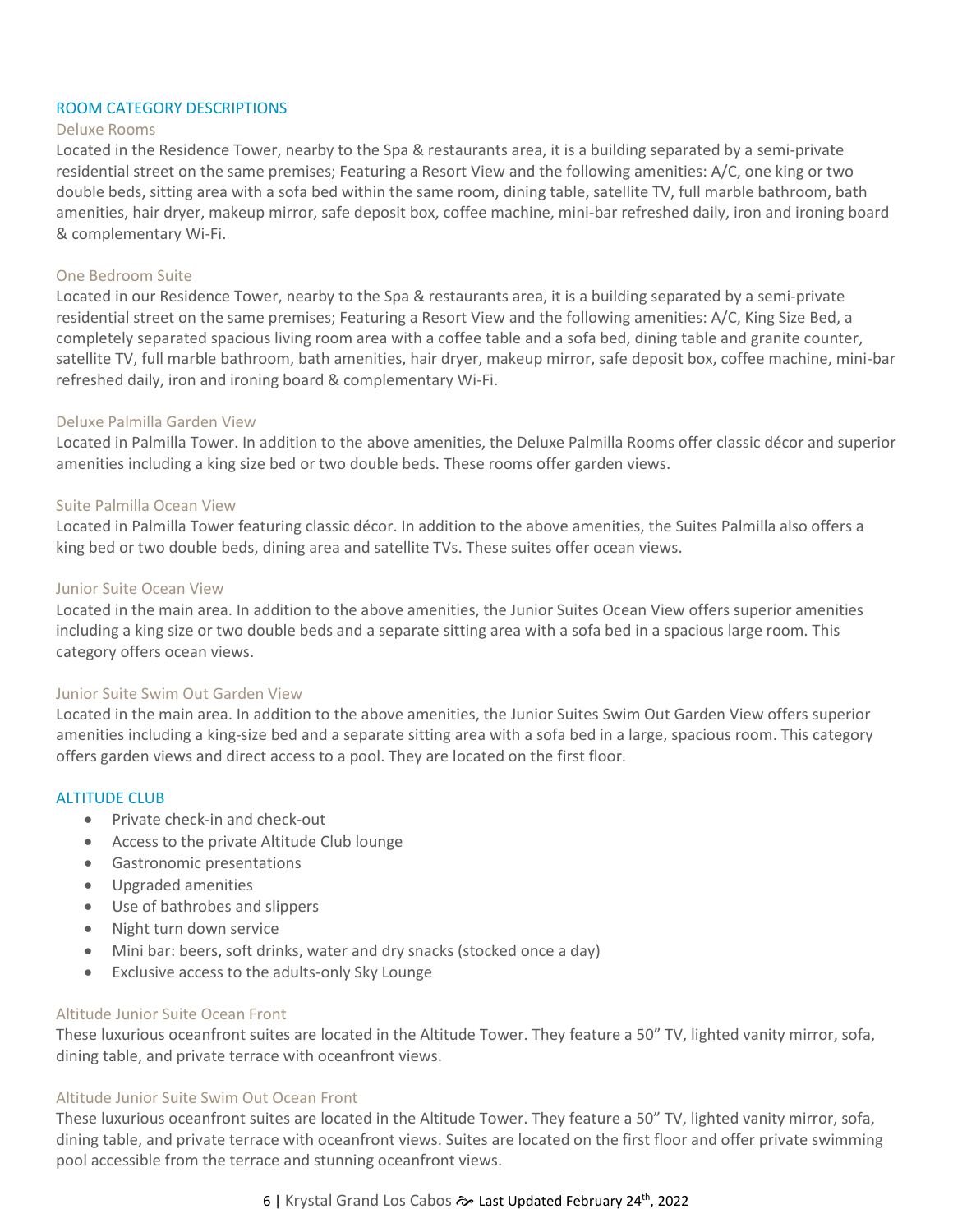#### Altitude Governor Suite Ocean View

Boasting ocean views and contemporary décor, this spacious and beautiful suite is located at the Unique Tower located at the main complex. In addition to the above amenities, this suite features a king-size bed and sofa bed, large bathroom with whirlpool, and sitting area.

## Altitude Presidential Suite Ocean View

This luxurious suite is located at the Unique Tower, with a spacious living and dining area and spectacular views of the Pacific Ocean. In addition to the above amenities, this suite features a separate bedroom with king-size bed, large dining area, and living room.

### <span id="page-6-0"></span>CONNECTING ROOMS

A total of 56 connecting rooms are available at Krystal Grand Los Cabos. Connecting rooms are available in the following room categories with a king room connected to a double bed room: Junior Suite Ocean View and Altitude Junior Suite Ocean View. Connecting rooms are also available in the Deluxe Palmilla Garden View and Suite Palmilla Ocean View where it is always a Deluxe Palmilla Garden View connected to a Suite Palmilla Ocean View. Connecting rooms are not guaranteed and are available upon request only. Requests are accepted upon arrival to the resort.

# <span id="page-6-1"></span>DINING INFORMATION

### <span id="page-6-2"></span>RESTAURANTS

Offering seven dining options including à la carte restaurants, a buffet, a café and a snack bar. Gluten-free and vegetarian menu options are available. All restaurant openings rotate throughout the week. Number of restaurants open for each meal is dependent upon occupancy levels.

*Ayami Restaurant |* Dinner 6 p.m. – 10:30 p.m.

- À la carte Asian cuisine & Teppanyaki
- Approximate seating capacity: 94
- Dress code: Casual Elegance

*Take a Bite* | 6:00 a.m. – 11:00 p.m.

- Deli and coffee shop
- Approximate seating capacity: 20
- Dress Code: Casual

*The Grill |* Lunch 12 p.m. – 5 p.m.; Dinner 6:30 p.m. – 10:30 p.m.

- À la carte international grill
- Approximate seating capacity: 144
- Dress code: Lunch Casual; Dinner Casual Elegance

*Hacienda Mortero Restaurant |* Dinner 6 p.m. – 10:30 p.m.

- À la carte Mexican cuisine
- Approximate seating capacity: 86
- Dress code: Casual Elegance

*The O |* Breakfast 7 a.m. – 11 a.m.; Lunch 12:30 p.m. – 5 p.m.; Dinner 6:30 p.m. – 10:30 p.m.

- International buffet serving breakfast, lunch, and dinner with a different dinner theme each night
- Approximate seating capacity: 300
- Dress code: Casual

*Risotto Restaurant* | Dinner 6 p.m. – 10:30 p.m.

- À la carte Italian cuisine
- Approximate seating capacity: 118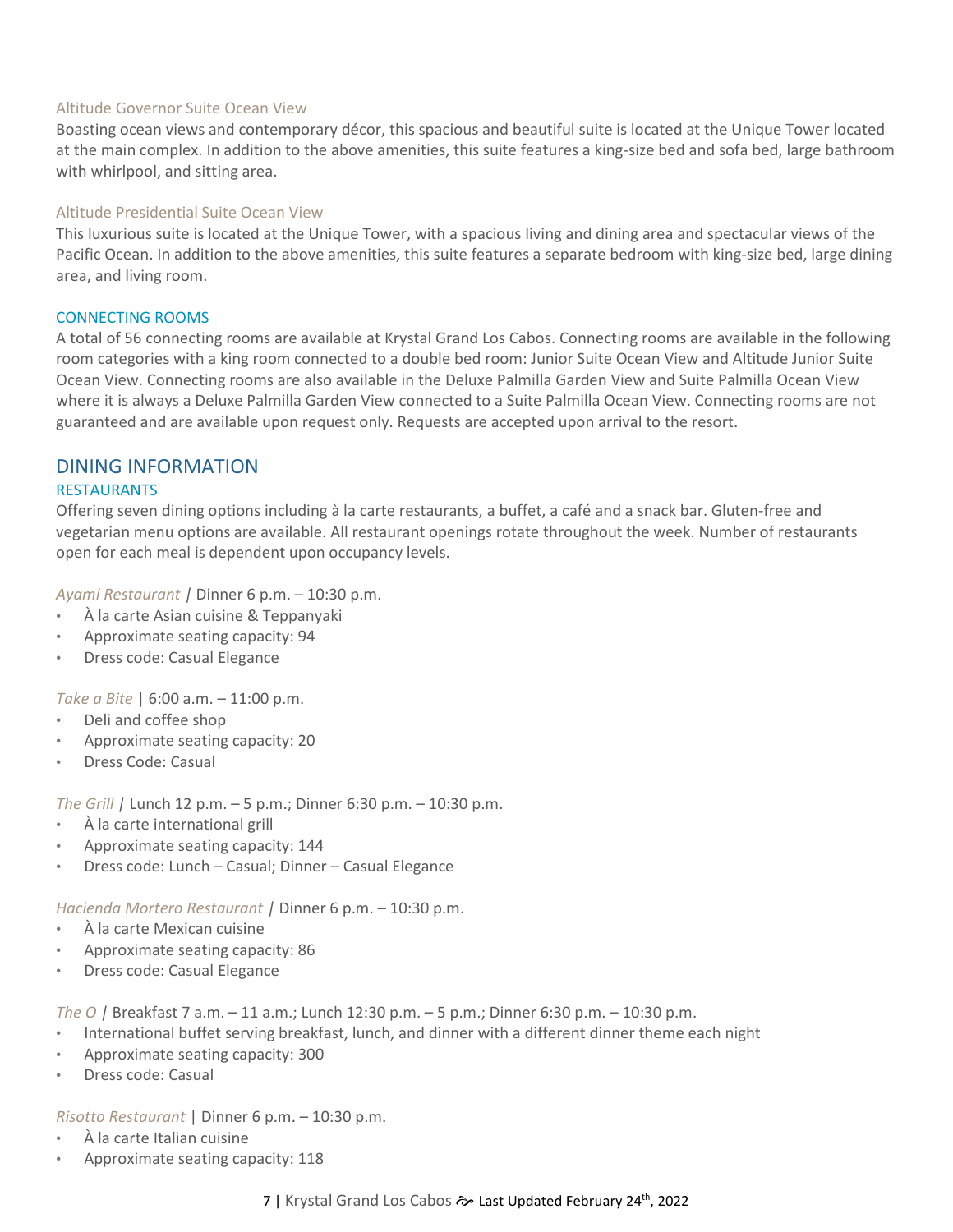- Dress Code: Casual Elegance
- Adults and children 12 years and older only

*Surfos Snack Bar* | Bar 10 a.m. – 6 p.m.; Snacks 11 a.m. – 5 p.m.

• A variety of appetizers and snack favorites including hamburgers, nachos, ceviche, pizza fish tacos, etc.

*\*\*Schedules are subject to change without notice.* 

#### <span id="page-7-0"></span>DRESS CODES

*Casual* – Bermuda (long shorts or capri pants), sneakers/ tennis shoes or sandals. No sleeveless shirts for men. Women must wear a bathing suit wrap or cover-up.

*Casual Elegance* – Sneakers/ tennis shoes or dress sandals, dress shirts with short sleeves or collared shirts. No sleeveless shirts or flip-flops. Long pants or formal bermudas required for men.

#### <span id="page-7-1"></span>BARS

Offering 5 bars and lounges.

*Lobby Bar* | 10 a.m. – 12 a.m.

Located in the lobby area with amazing views of the beach

*Martini & Tapas Bar* | Bar service 3 p.m. – 11 p.m.; Tapas 5 p.m. – 10 p.m.

• An array of international tapas (Asian, Spanish, Greek, Mexican, and Mediterranean) and martinis

*Oasis Bar* | 10 a.m. – 6 p.m.

Swim-up bar located in the adults-only area

*Sky Lounge\*\** | Bar service 10 a.m. – 10 p.m.; Snacks 11 a.m. – 5 p.m.

- Rooftop lounge offering stunning views of the sunset, ocean, and San Jose beach line.
- Adults only
- Altitude Club guests only

*Time Out Bar* | Bar service 5 p.m. – 12 a.m.

• Enjoy the best sport games and events, karaoke, and pool tables

*\*Schedules are subject to change without notice*

*\*\*Schedule is subject to private events of the hotel*

## <span id="page-7-2"></span>ACTIVITIES/ENTERTAINMENT

Activities offered are designed to create experiences guests can share together. There is something for everyone at Krystal Grand Los Cabos.

### <span id="page-7-3"></span>INDOOR/OUTDOOR ACTIVITIES

- Four heated pools including an adults-only pool
- Wine and tequila tastings
- Aqua aerobics
- Pool/land volleyball
- Water polo
- Recreational Activities
- Yoga or Stretching
- Salsa classes
- Horseshoes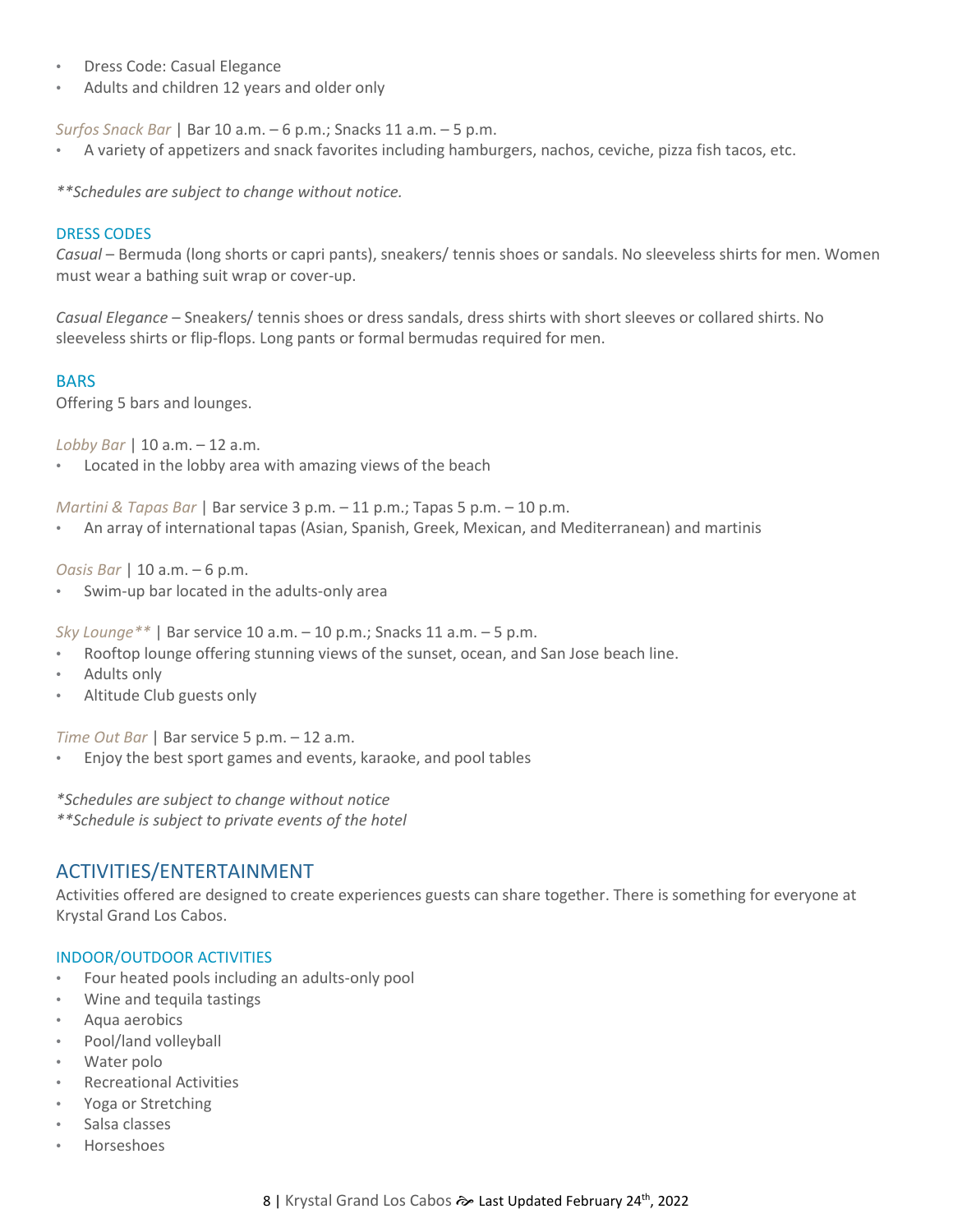- Ping Pong
- Beach soccer
- Foosball
- Tour desk\*
- Spa\*

*\*Additional costs apply.*

## <span id="page-8-0"></span>POOLS

Krystal Grand Los Cabos has four pools and two whirlpools located on property. There are two main pools, an infinity pool overlooking the ocean for use by all guests, and an adults-only pool. Additionally, there is a wading pool at the Kamp Krystal Kid's Club.

| <b>Pools</b>     | <b>Heated</b> | <b>Notes</b>                                                    |
|------------------|---------------|-----------------------------------------------------------------|
| Infinity pool    | Yes           |                                                                 |
| Family pool      | Yes           |                                                                 |
| Adults-only pool | Yes           |                                                                 |
| Wading pool      | Yes           | Includes four slides; Located at the Kamp Krystal Kid's<br>Club |

## <span id="page-8-1"></span>UNIQUE RESORT EXPERIENCES

- Art walk located just five minutes downtown. The San Jose del Cabo Art Walk is a popular weekly event held every Thursday evening from  $5 - 9$  p.m. between the months of November and June. Guests who are interested will be guided by the resort's entertainment team.\*
- The International Los Cabos Open Surf is held every year at a nearby beach a short five minute walk away.
- Located near championship golf courses; Puerto Los Cabos, Campestre, and Cabo Real. Additionally, it is located just five minutes away from Palmilla golf course.
- Surfing is available at a nearby beach just a five minute walk away.
- A wide variety of desert experiences such as ATV and Razors desert trailing, Camel riding; Zip lining in the canyons and much more.

*\*Additional costs apply for transportation to and from property*

### <span id="page-8-2"></span>ENTERTAINMENT

- Karaoke night 2 nights per week\*\*
- Live music in the lobby once per week\*\*
- Movie night\*\*
- Theme nights at Time Out Bar\*\*
- Theme parties 2 nights per week\*\*

*\*\*Subject to availability* 

### <span id="page-8-3"></span>KAMP KRYSTAL KID'S CLUB

Hours: 9 a.m. – 10 p.m.

Activities and supervision are available for children ages 3-12 at the Kid's Club. The kid's club is open upon availability. At this fully supervised children's program, kids will enjoy the following activities:

- Mini yoga
- Sandcastle contests
- Drawing
- Board games
- Candy hunt
- Pool games
- Movie time
- English & Spanish classes
- Seashell collecting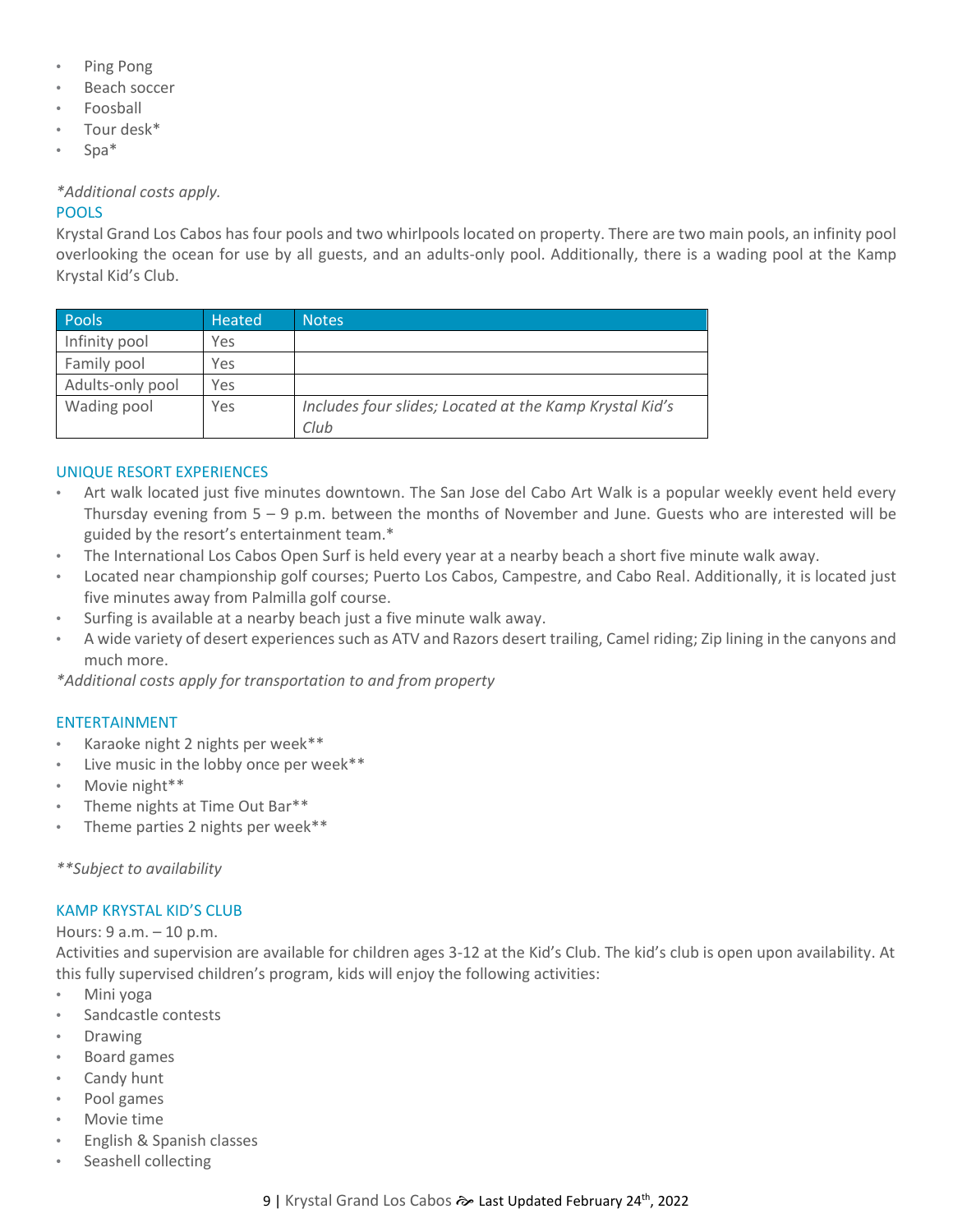- Dance classes
- Mexican bingo
- Handcrafts
- Kids Camp

*Please note that children must be toilet trained to participate. Mexican law prohibits diapers and pull-ups in organize childcare facilities*

## <span id="page-9-0"></span>ADVENTURE FRIENDS TEEN'S CLUB

#### Hours: 9 a.m. – 5 p.m.

Games are available for teens ages 10 to 17 at the teen's club. The club includes ping pong table, board games, air hockey, pool table, foosball table and videogames. Kids 10-12 years old must be accompanied by an adult.

## <span id="page-9-1"></span>BABYSITTING

#### Hours: 24 hours

Babysitting service is subject to an additional charge and is separate from the Kamp Krystal Kid's club. Please request babysitting services 24-hours in advance.

# <span id="page-9-2"></span>SPA/FITNESS

## ENTERNITY SPA

Our Spa offers:

- Treatment rooms for massages, facials and other spa services
- Service for manicure and pedicure for special occasions
- Special therapies for couples
- Featuring Vagheggi products

## <span id="page-9-3"></span>FITNESS CENTER

The fully equipped fitness centre offers:

- Free weights
- Workout benches
- Treadmills
- Step machine
- Elliptical
- Lower and upper body machines
- Smith machine

# <span id="page-9-4"></span>FACILITIES & SERVICES

- Convention center with eight meeting rooms and over 11,000 ft. $2$  in meeting space
- Meeting, wedding, and event coordinators onsite
- 31,000 ft.<sup>2</sup> in outdoor venue space for private events with seven locations from which to choose
- Two family pools, one adults-only pool, and a wading pool
- Kamp Krystal Kid's Club for children ages 3-12
- Adventure Friends Teen's Club for teens ages 10 to 17
- Babysitting\*
- Spa\*
- Tours and excursions\*
- Private and romantic dinners\*
- Laundry and dry-cleaning facilities\*\*
- Medical facility\*
- Shopping\*
- Room Service\*
- Bali Beds Service\*

*\*Additional fees apply*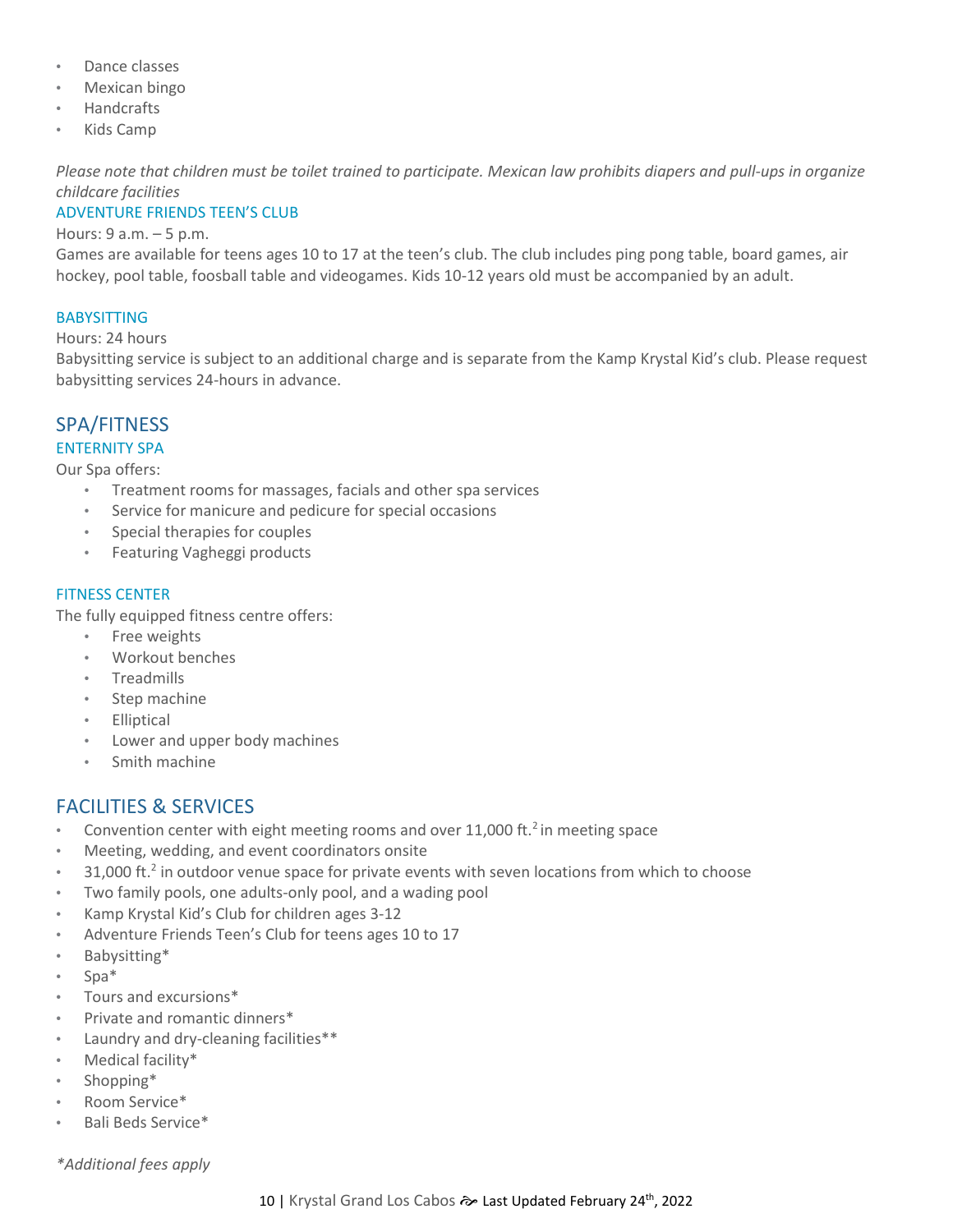<span id="page-10-0"></span>*\*\*Laundry and dry-cleaning services are available between 9 a.m. to 5 p.m.* 

## ROMANCE

#### <span id="page-10-1"></span>CEREMONY AND RECEPTION LOCATIONS

- Beachfront wedding gazebo
- Garden
- **v** Sky Lounge Terrace
- Pool deck
- Ballrooms

#### <span id="page-10-2"></span>WEDDING PACKAGES

#### Krystal Wedding Package

This package is complimentary when booking a minimum of 7 nights (All Inclusive Package) in the required room category below or higher, or if 5 rooms are reserved for a minimum of 3 nights at any room category.

Krystal Grand Cancun: Honeymoon Suite Ocean Front Krystal Grand Los Cabos: Altitude Junior Suite Ocean Front Krystal Grand Nuevo Vallarta: Junior Suite Ocean View

This package includes:

- Dedicated on-site wedding coordinator
- Symbolic Ceremony\*
- Bouquet(s) and boutonniere(s) for wedding couple
- Preparation of the couple's wedding day attire
- Ceremony basic set up
- Floral arrangement for the table of the Minister
- Aisle Runner
- Sound system with speaker and microphones
- Wedding cake for up to 10 guests
- Sparkling wine toast for up to 10 guests
- Romantic turndown service that evening, bottle of sparkling wine and chocolate-covered strawberries
- Late checkout for the couple (upon request and availability)
- 20% off spa treatments (boutique purchases not included)

### 2022 - 2023 Selling Price: \$870 USD or complimentary

*Restrictions/exclusions: All weddings, regardless of size, must be booked a minimum of 30 days in advance of the wedding date. Subject to availability and double occupancy only. Prices and package subject to change without notice. 20% discount on spa treatments cannot be applied to spa packages or combined with any other spa promotion or offer. Please note restrictions apply when combining the complimentary wedding package with the Group programs. See promotion terms and conditions for details.*

*Once wedding is confirmed it cannot be canceled within 6 months of the date of the wedding without a fee. For weddings booked within 6 months of the wedding date the wedding cannot be canceled without the penalty. The cancellation penalty is \$500 USD.*

*\*Due to a government surcharge, an additional fee will be incurred. Please advise the wedding coordinator if you would like to include legal or religious services in your ceremony and all arrangements will be made accordingly.*

#### Tropical Blessing Wedding Package

• Dedicated on-site wedding coordinator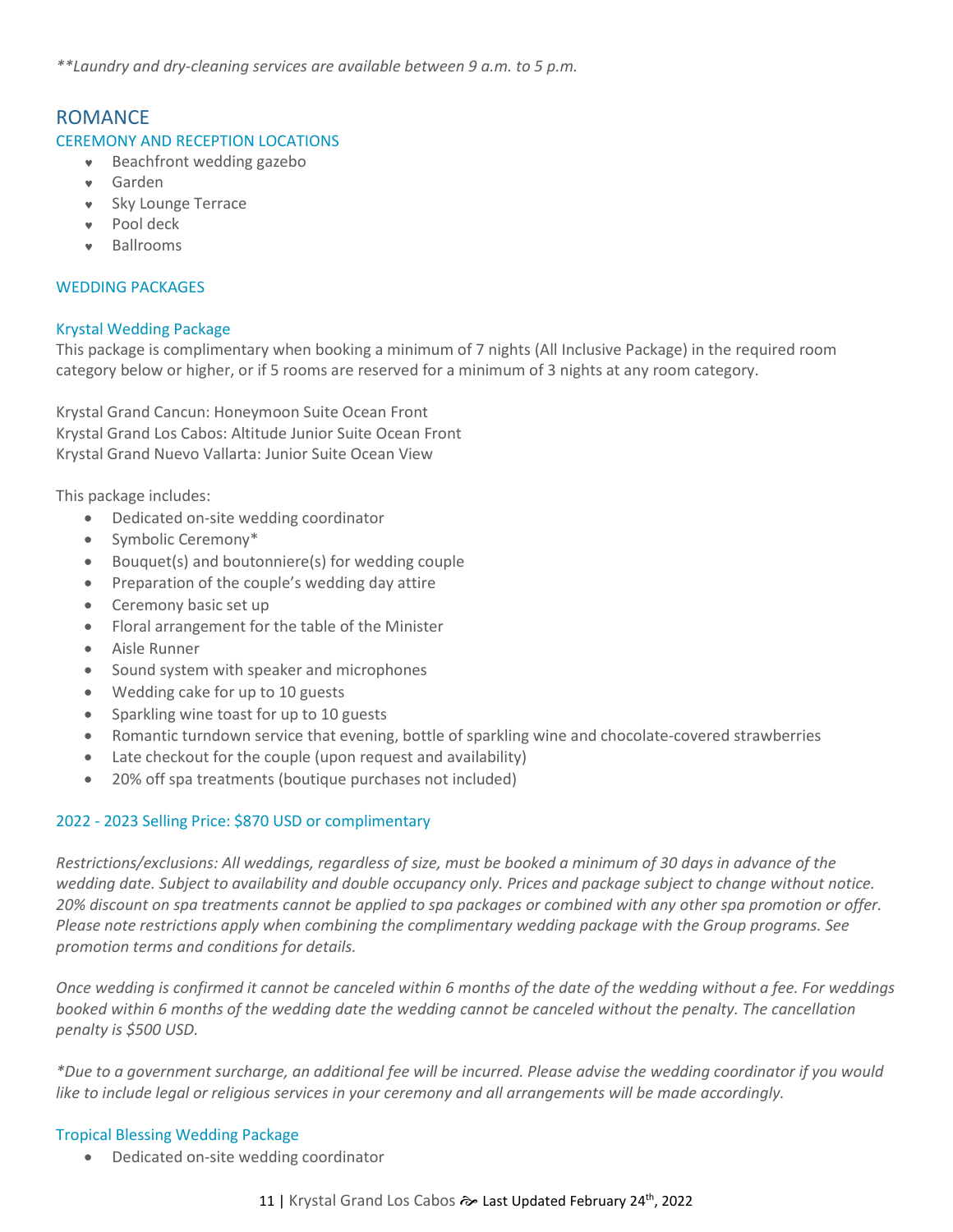- Service of a judge or minister
- Bouquet(s) and boutonniere(s) for wedding couple
- 1 floral centerpiece arrangement for the reception table
- Preparation of the couple's wedding day attire
- Aisle runner
- Sound system with speaker and microphones
- Wedding cake for up to 20 guests
- Sparkling wine toast for up to 20 guests
- Complimentary room upgrade for wedding couple (based on availability)
- Makeup and hair styling for one member of the wedding couple on wedding day
- Private cocktail hour with hors d'oeuvres for up to 20 guests
- Private dinner reception for up to 20 guests
- Couples massage spa treatment (50 minutes)
- Breakfast in bed morning after ceremony with Mimosas
- Romantic turndown service night of the ceremony, bottle of sparkling wine and chocolate-covered strawberries
- Late checkout for the couple (upon request and availability)
- 20% off spa treatments (boutique purchases not included)

## 2022 - 2023 Selling Price: \$2,700 USD

*Restrictions/exclusions: All weddings, regardless of size, must be booked a minimum of 30 days in advance of the wedding date. Subject to availability and double occupancy only. Prices and package subject to change without notice. 20% discount on spa treatments cannot be applied to spa packages or combined with any other spa promotion or offer.*

*Once wedding is confirmed it cannot be canceled within 6 months of the date of the wedding without a fee. For weddings booked within 6 months of the wedding date the wedding cannot be canceled without the penalty. The cancellation penalty is \$500 USD.*

*Taxes and gratuities are included for all Romance packages. Commissionable: 20% TTOO, 10% Direct Agent*

### Eternal Love Wedding Package

- Dedicated wedding coordinator
- Service of a judge or minister
- Bouquet(s) and boutonniere(s) for wedding couple
- Preparation of the couple's wedding day attire
- Sound system with speaker and microphones
- Wedding cake for up to 30 guests
- Sparkling wine toast for up to 30 guests
- Complimentary room upgrade for wedding couple (based on availability) (\*)
- Makeup and hair styling for one member of the wedding couple on wedding day
- Couples massage treatment (50 minutes)
- Breakfast in bed morning after ceremony with mimosas
- 2 corsages and 2 boutonnieres for the wedding party
- 1 floral centerpiece arrangement for the reception table
- Ceremony décor  $-30$  chairs with white covers, ceremonial table and aisle runner
- Private cocktail hour with hors d'oeuvres for up to 30 guests
- Private dinner reception for up to 30 guests (upgraded menu)
- Romantic turndown service night of the ceremony, bottle of sparkling wine and chocolate-covered strawberries
- Romantic dinner on the beach (one evening during stay)
- Late checkout for the couple (upon request and availability)
- 20% off spa treatments (boutique purchases not included)

## 12 | Krystal Grand Los Cabos & Last Updated February 24<sup>th</sup>, 2022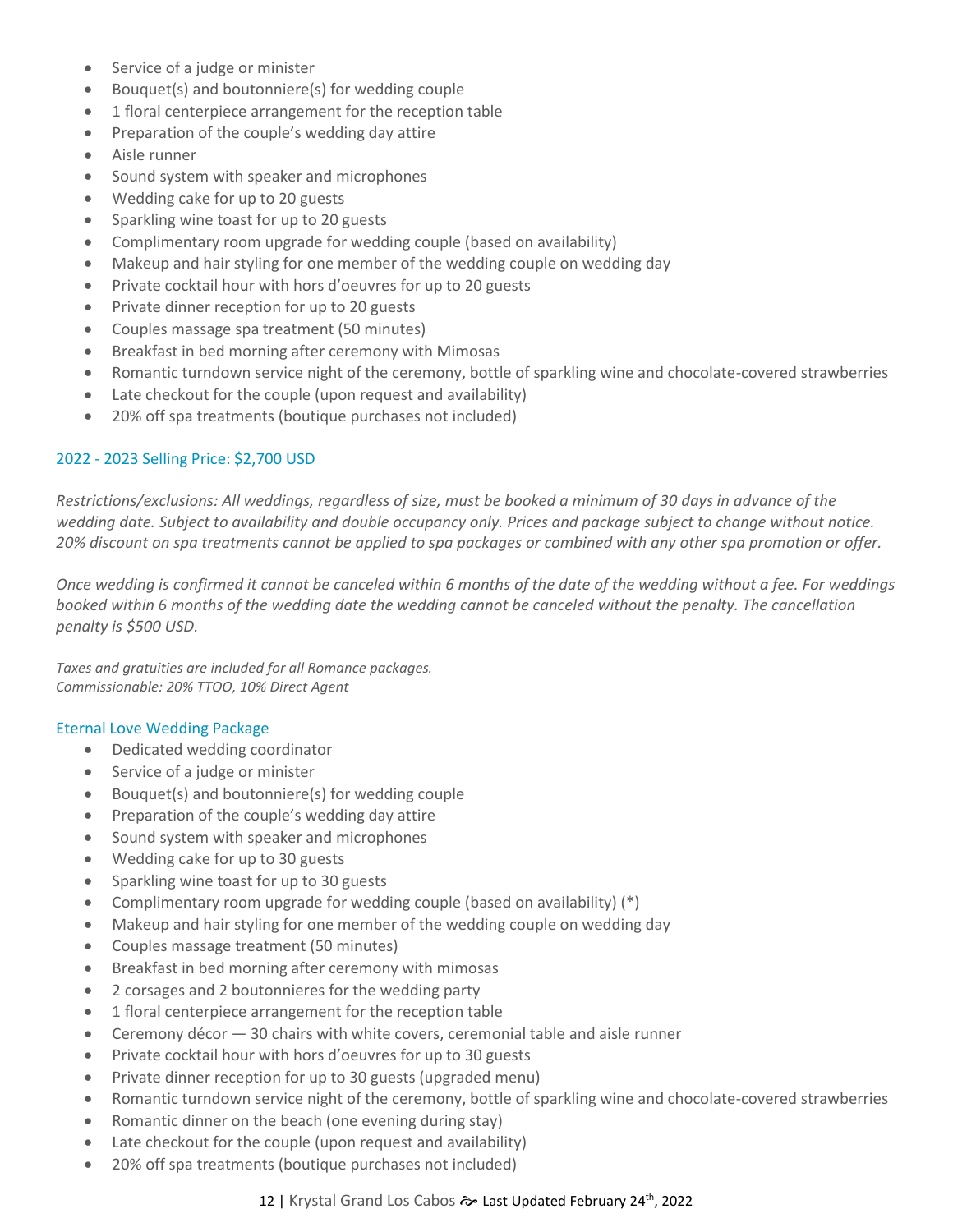• 2 nights Gift Certificate to return in your first anniversary (same category booked during for the wedding)

(\*) Up-grade from regular section to Altitude Section is not allowed. Altitude Master Suite and Presidential Suite are not included in the Free Up-grade Program.

#### 2022 -2023 Selling Price: \$2,999 USD

*Restrictions/exclusions: All weddings, regardless of size, must be booked a minimum of 30 days in advance of the wedding date. Subject to availability and double occupancy only. Price and package subject to change without notice. 20% discount on spa treatments cannot be applied to spa packages or combined with any other spa promotion or offer.*

*Once wedding is confirmed it cannot be canceled within 6 months of the date of the wedding without a fee. For weddings booked within 6 months of the wedding date the wedding cannot be canceled without the penalty. The cancellation penalty is \$500 USD.*

*Taxes and gratuities are included for all Romance packages. Commissionable: 20% TTOO, 10% Direct Agent*

#### Krystal Vow Renewal Package

This package is complimentary when booking the required room category below or higher for a minimum 5-night stay.

Krystal Grand Cancun: Honeymoon Suite Ocean Front Krystal Grand Los Cabos: Altitude Junior Suite Ocean Front Krystal Grand Nuevo Vallarta: Junior Suite Ocean View

This romantic package includes:

- Service of a dedicated on-site wedding coordinator
- Renewal of Vows Ceremony
- Wedding gazebo with basic decoration
- Aisle runner
- Corsage(s) and/or boutonniere(s) for wedding couple
- Sparkling wine and cake for two
- Certificate of Renewed Vows
- Special dining arrangements for two the evening of the ceremony in one of the specialty restaurants
- Krystal Honeymoon & Anniversary Package
	- o Fresh fruit on arrival
	- o Bottle of sparkling wine on arrival
	- o Special turndown service one evening during stay
	- $\circ$  Breakfast in bed with mimosas (reservations required in advance via guest service)
	- o 15% discount on treatments

#### 2022 - 2023 Selling Price: \$599 USD or complimentary

*Please contact the wedding coordinator at least 30 days in advance to confirm date availability.*

*Terms & Conditions: Subject to availability and double occupancy only. Prices and package subject to change without notice. This package is for two people and cannot be combined with other complimentary packages or be deducted when purchasing other packages. Additional costs may apply for additional guests and optional services requested.*

*Taxes and gratuities are included for all Romance packages. Commissionable: 20% TTOO, 10% Direct Agent*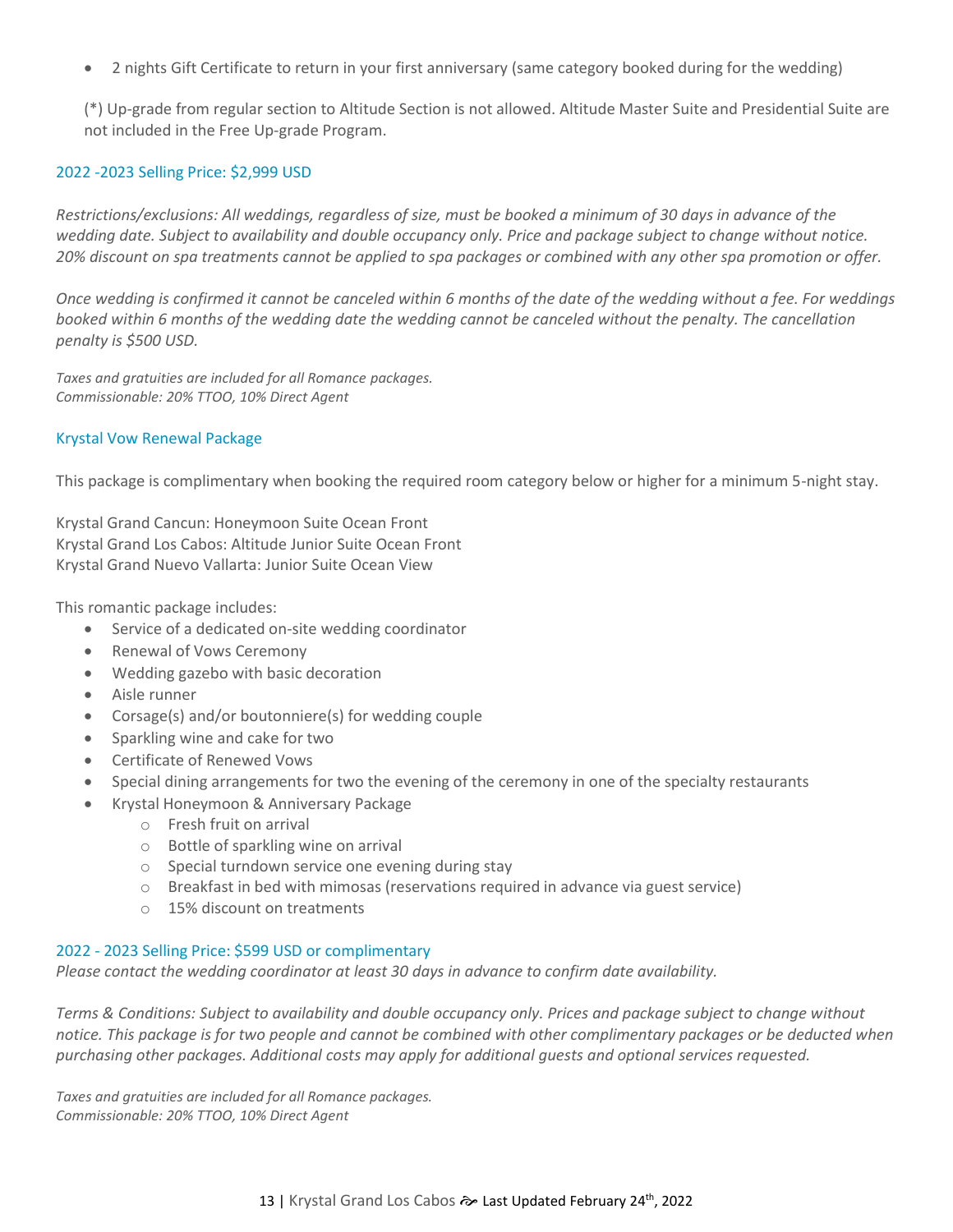#### Krystal Honeymoon & Anniversary Package

This package is complimentary when booking the required room category below or higher for 7 nights or more.

Krystal Grand Cancun: Honeymoon Suite Ocean Front Krystal Grand Los Cabos: Altitude Junior Suite Ocean Front Krystal Grand Nuevo Vallarta: Junior Suite Pool View

This romantic package includes:

- Complimentary Room Up-grade to the next room category (based on availability) (\*)
- Fresh fruit upon arrival
- Bottle of sparkling wine upon arrival
- Special turndown service one evening during stay
- Romantic breakfast in bed with mimosas (reservations must be made in advance with concierge)
- 15% discount on all spa treatments

(\*) Up-grade from regular section to Altitude Section is not allowed. Altitude Master Suite and Presidential Suite are not included in the Free Up-grade Program.

### 2022 - 2023 Selling Price: \$350 USD or complimentary

*Restrictions/exclusions: Subject to availability and double occupancy only. Prices and package subject to change without notice. To receive the package complimentary.it is only applicable to couples staying within three months of their wedding date. Couple must present a copy of their wedding invitation or marriage certificate at the time of check-in. Package is available to all guests when purchased at the selling price.*

*Note: Please request newlywed or anniversary package at time of booking. Couple will be required to present a copy of wedding invitation or marriage certificate at time of check-in. Package is subject to change without notice and is only applicable to couples staying within three months of their wedding or over their anniversary date. 15% discount on spa treatments cannot be applied to spa packages or combined with any other spa promotion or offers.*

*Taxes and gratuities are included for all Romance packages. Commissionable: 20% TTOO, 10% Direct Agent*

## <span id="page-13-0"></span>MEETINGS & GROUPS

Krystal Grand Los Cabos offers eight meeting rooms with capacity for up to a thousand people in auditorium set up; The Mar de Cortes can be divided in six breakout rooms, plus Santa Maria ballroom can be divided into two additional small breakouts, both are equipped with LED light ceiling with 6 different colors to choose from. Used for multiple purposes as cocktail, meeting, etc.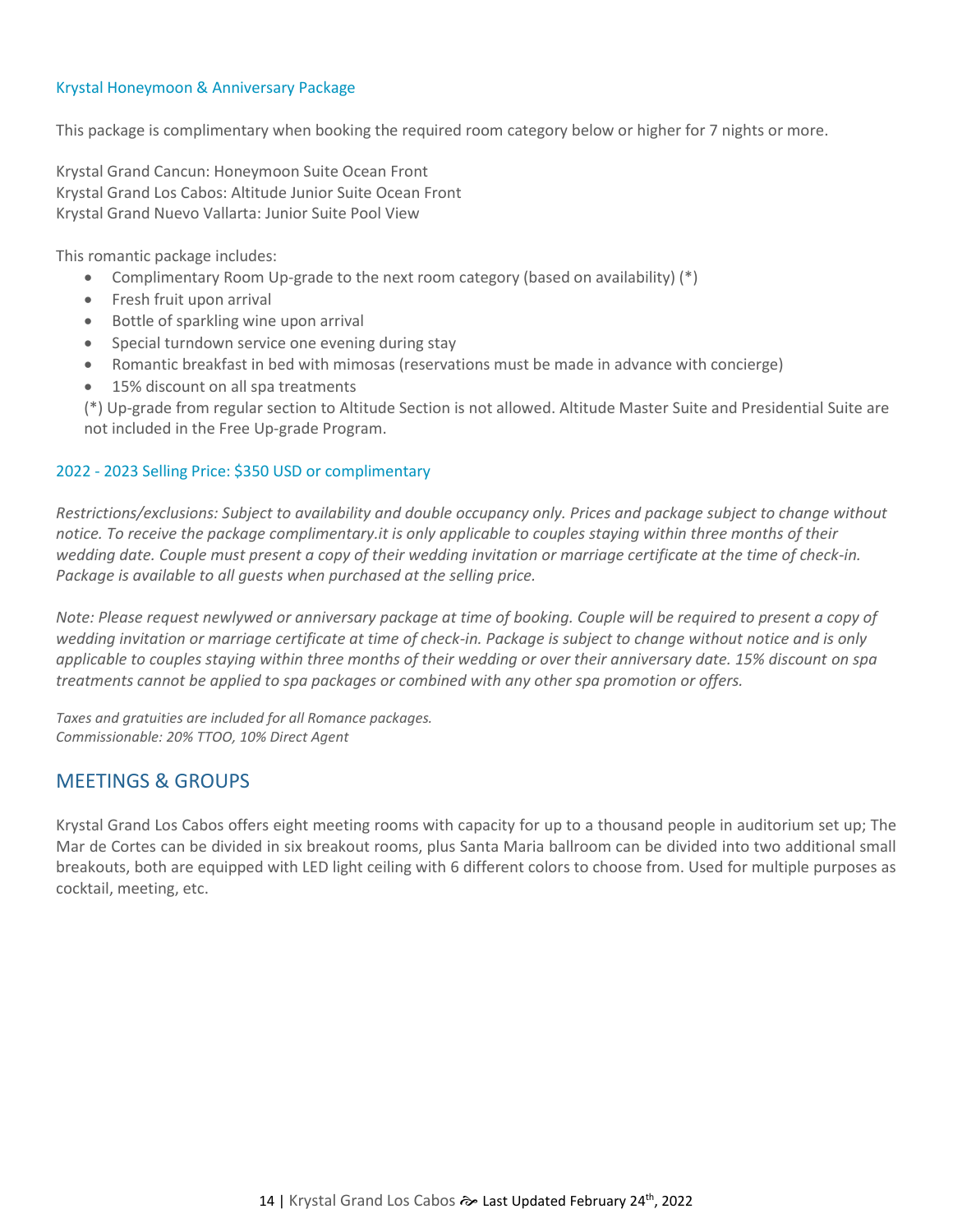## MEETING ROOM LAYOUT



#### MEETING ROOM CAPACIY

<span id="page-14-0"></span>

| <b>Meeting Rooms</b>          | Sq. Ft. | Auditorium               | Class<br>(Pax)           | Banquet<br>(Pax) | Cocktail<br>(Pax) | U-Shape<br>(Pax)         |
|-------------------------------|---------|--------------------------|--------------------------|------------------|-------------------|--------------------------|
| <b>Ballroom Mar de Cortes</b> | 9,429   | 986                      | 576                      | 680              | 900               | 108                      |
| Mar de Cortes 1               | 2,368   | 240                      | 120                      | 150              | 216               | 60                       |
| Mar de Cortes 2               | 2,314   | 225                      | 120                      | 150              | 216               | 60                       |
| Mar de Cortes 3               | 2,476   | 255                      | 120                      | 150              | 250               | 60                       |
| Mar de Cortes 4, 5 & 6        | 2,271   | 210                      | 135                      | 150              | 234               | 57                       |
| Mar de Cortes 4               | 753     | 70                       | 45                       | 50               | 78                | 24                       |
| Mar de Cortes 5               | 796     | 70                       | 45                       | 50               | 78                | 24                       |
| Mar de Cortes 6               | 721     | 70                       | 45                       | 50               | 78                | 24                       |
| Santa Maria Meeting room      | 1,916   | 198                      | 112                      | 130              | 156               | 69                       |
| Santa Maria 1                 | 915     | 88                       | 56                       | 60               | 78                | 33                       |
| Santa Maria 2                 | 1,000   | 90                       | 56                       | 70               | 78                | 33                       |
| Jardin Palmeras               | 10,763  | 600                      | $\overline{\phantom{0}}$ | 350              | 500               | $\overline{\phantom{0}}$ |
| Jadin Lomboy                  | 3,767   | 250                      |                          | 180              | 200               | $\overline{\phantom{0}}$ |
| Area de Playa Matacora        | 2,691   | $\overline{\phantom{0}}$ |                          | 120              | 160               |                          |
| Area de Playa Damiana         | 8,073   |                          |                          | 450              | 600               |                          |
| <b>Terraza Damiana</b>        | 2,152   | $\overline{\phantom{0}}$ |                          | 80               | 120               |                          |
| <b>Sky Lounge</b>             | 3,767   | 396                      |                          | 80               | 150               |                          |